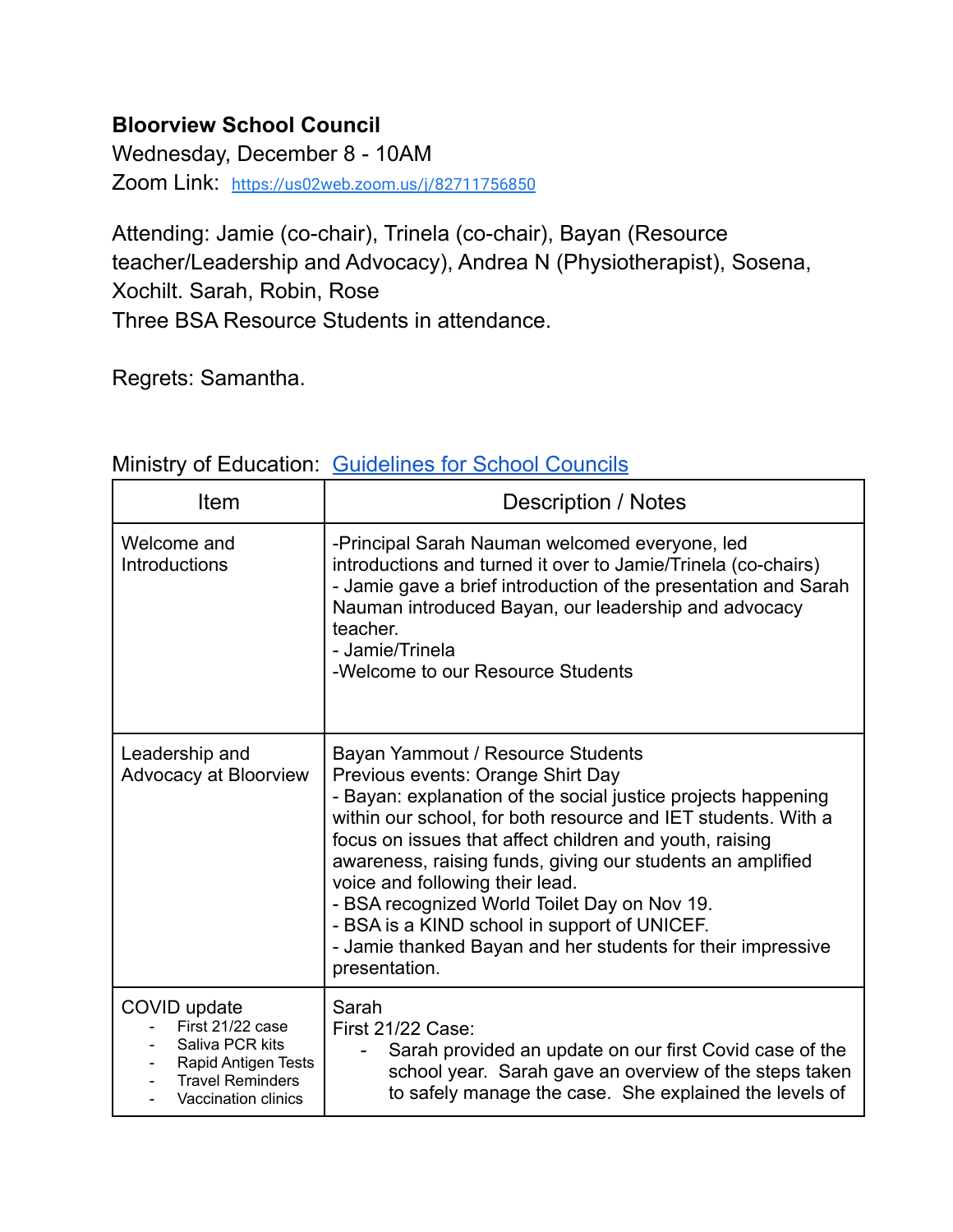| onsite at BSA                      | communication that have taken place, the contact<br>tracing steps that occurred.<br>The classroom cohort has returned onsite.<br>Saliva PCR kits:<br>Partnership with Sick Kids Hospital. Some families have<br>been using these for their children. Staff have been able<br>to use them.<br>Rapid Antigen Tests:<br>All families will receive these before the holidays. Meant<br>for asymptomatic individuals. They are an added<br>precaution, extra measure the province is providing.<br>They cannot be used for travel, or if you have<br>symptoms.<br>Travel:<br>For out of country travel, students cannot come to<br>school immediately upon return (cannot attend until after<br>14 days back in Canada).<br><b>Vaccination Clinics at HBKRH:</b><br>Beginning this Friday afternoon/evening in the hospital<br>for our students and their siblings.<br>There will likely be additional Friday clinics in the<br>hospital. |
|------------------------------------|--------------------------------------------------------------------------------------------------------------------------------------------------------------------------------------------------------------------------------------------------------------------------------------------------------------------------------------------------------------------------------------------------------------------------------------------------------------------------------------------------------------------------------------------------------------------------------------------------------------------------------------------------------------------------------------------------------------------------------------------------------------------------------------------------------------------------------------------------------------------------------------------------------------------------------------|
| Principal/Vice-Principal<br>Report | Robin - School Updates<br>Book Fair success (\$8600 total sales; \$2000 profit for<br>the school library).<br>Spiral Gardens Programming update. Programming<br>underway until the end of Jan 2022.<br>Virtual Awards Assemblies. First assembly yesterday.<br>Winter Concert Thurs Dec 16 1:30 pm on Zoom webinar<br>۰.<br>Jan 2022 Indigenous Elder Dr. Phillips back to BSA for<br>three days<br>Sessions for parents: IEP webinar last week, 2022 IET<br><b>Transition Sessions</b><br>IET Application Process is open (details on our website,<br>webinar next week for those who are interested).                                                                                                                                                                                                                                                                                                                              |
| Other?                             | Question: gifts for staff. Protocols? Response: gifts do<br>not need to be quarantined.<br>Andrea N: introduced our newest physiotherapist<br>Andrea Rabel.<br>Trinela and Jamie have been working on some parent<br>engagement initiatives. Will update in future meetings.                                                                                                                                                                                                                                                                                                                                                                                                                                                                                                                                                                                                                                                         |
| Next meeting                       | <b>Wednesday, February 2nd at 7PM</b><br>Sarah explained that we will be alternating the times of our                                                                                                                                                                                                                                                                                                                                                                                                                                                                                                                                                                                                                                                                                                                                                                                                                                |